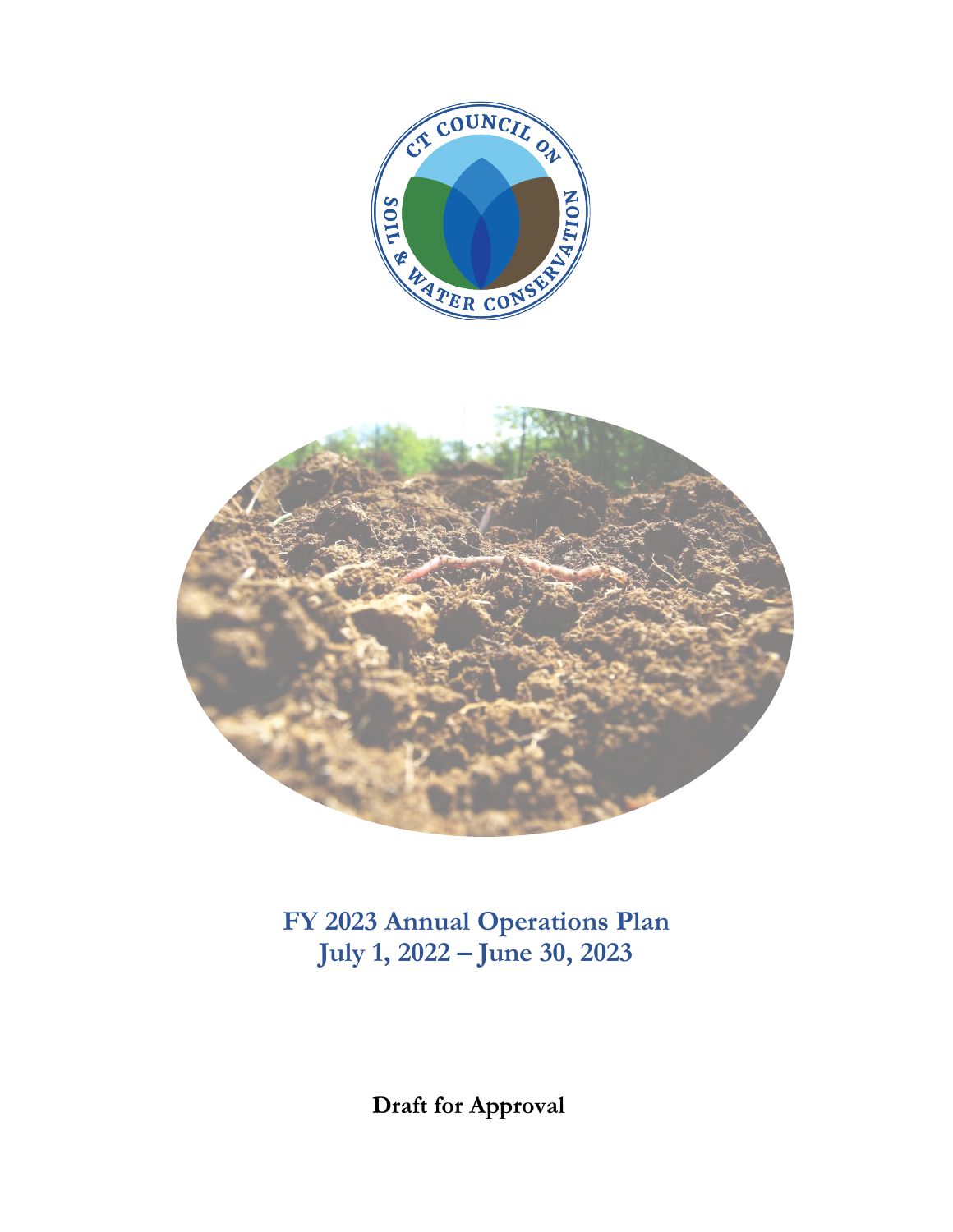## **Council on Soil and Water Conservation Members & Staff**

## **Council Members**

| Denise Savageau, Chairman   | <b>CT River Coastal Conservation District</b>     |
|-----------------------------|---------------------------------------------------|
| <b>Secretary Treasurer</b>  | <b>TBD</b>                                        |
| Cheryl Cappiali             | <b>Southwest Conservation District</b>            |
| Dan Mullins                 | <b>Eastern CT Conservation District</b>           |
| Larry Rousseau              | <b>Northwest Conservation District</b>            |
| Joanna Shapiro              | <b>North Central Conservation District</b>        |
| Simon Levesque              | Department of Agriculture                         |
| <b>Christopher Bellucci</b> | Department of Energy and Environmental Protection |
| Michael O'Neill             | <b>UConn Extension System</b>                     |
| Vacant                      | Governor's NGO Appointment                        |

## **Ex-Officio**

| Tom Morgart          | <b>USDA Natural Resources Conservation Service</b> |
|----------------------|----------------------------------------------------|
| Leigh Whittinghill   | <b>CT Agricultural Experiment Station</b>          |
| Vacant               | <b>USDA Farm Service Agency State Committee</b>    |
| Vacant               | <b>Storrs Agricultural Experiment Station</b>      |
| Vacant               | <b>Municipal E&amp;S Staff Representative(s)</b>   |
| <b>Jeanne Davies</b> | <b>CT Resource Conservation and Development</b>    |

## **Staff**

**Lilian Ruiz Executive Director**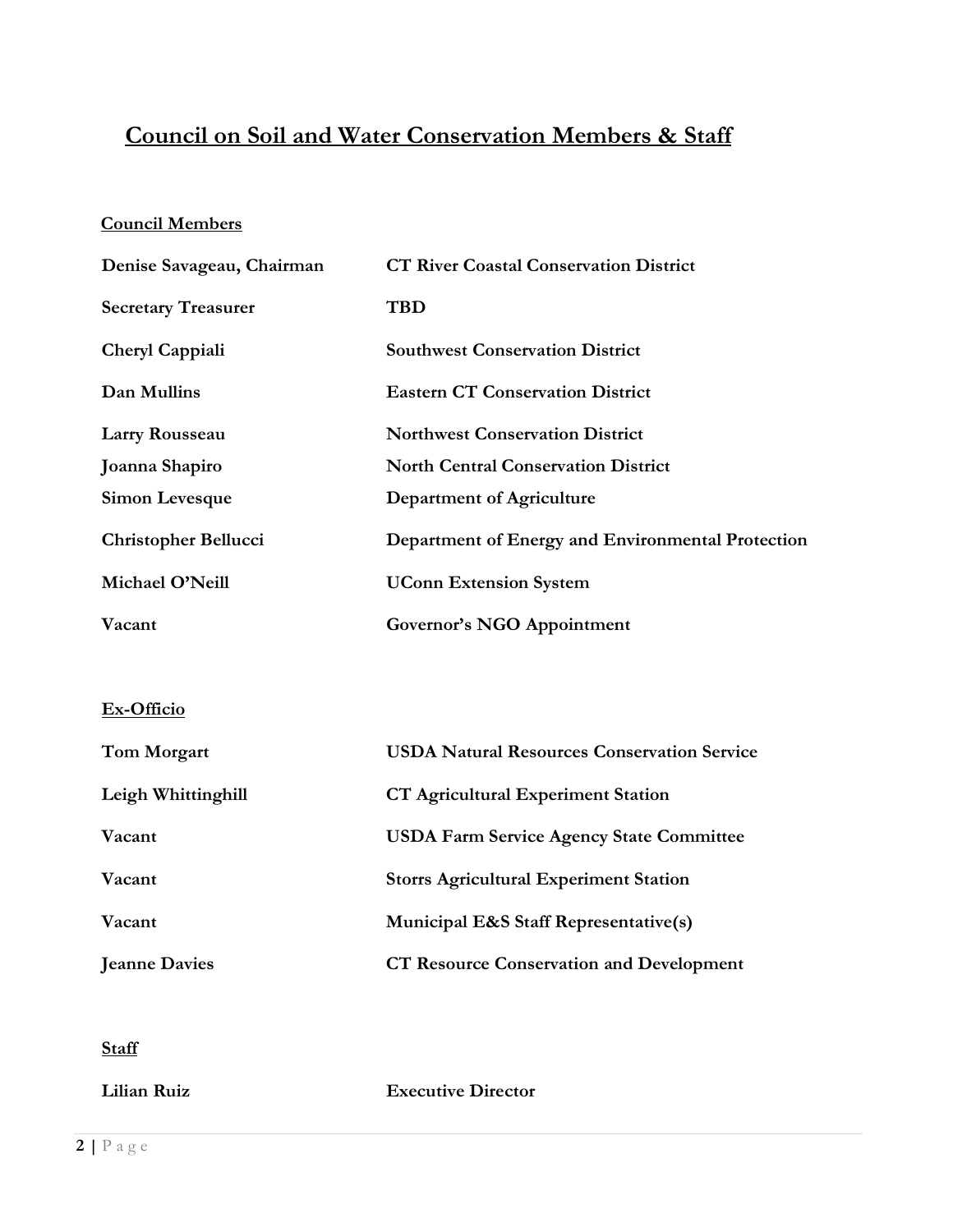# **Table of Contents**

| Introduction, Council History and Mission                                                        | $\overline{4}$  |
|--------------------------------------------------------------------------------------------------|-----------------|
| 2023 Primary Initiatives/Goals<br><b>Council on Soil and Water Conservation Goals</b><br>Goal I  | $5\overline{)}$ |
| Protect and Restore Connecticut's Watershed Health                                               | 7               |
| <b>Goal II</b><br>Protect and Restore Connecticut's Soil Health                                  | 9               |
| <b>Goal III</b><br>Facilitate Integration of Sustainability Across Disciplines                   | 11              |
| <b>Goal IV</b><br>Strengthen Partnerships and Leverage Resources for Soil and Water Conservation | 12              |
| Goal V<br>Provide Outreach and Education on Conservation Programs                                | 13              |
| <b>Goal VI</b><br>Provide Efficient and Effective Council Administration                         | 14              |
| <b>Other Organizations and Affiliates</b>                                                        | 15              |
| <b>Meeting Dates</b>                                                                             | 16              |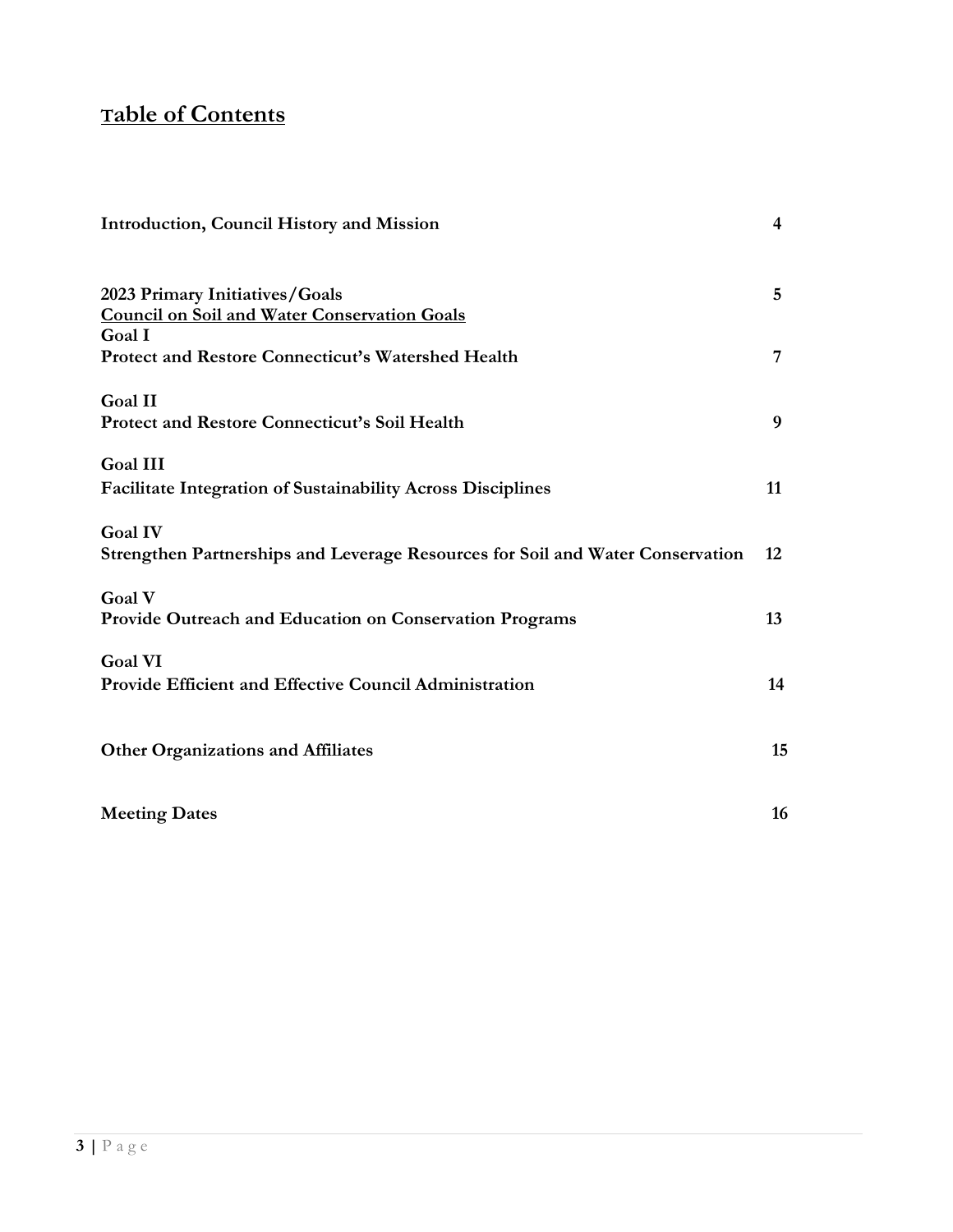#### **Introduction**

The Council on Soil and Water Conservation's (Council) 2023 Annual Operations Plan (Plan) provides benchmarks for the Council's proposed activities for the 2023 fiscal year. The Plan details the Council's goals, objectives, and actions. The Council executes this working plan with its members and partners. The Council's Executive Director will work directly with the Council Chairman and Council members in implementing the directives and actions set forth in the Plan. The 2023 Plan may be amended as needed.

## **Council Role**

The Connecticut Council on Soil and Water Conservation is a state agency established by Connecticut General Statutes Sec. 22a-314 to provide guidance and assistance to the Commissioner of the Dept. of Energy and Environmental Protection on all matters relating to soil and water conservation, including oversight of Connecticut's five conservation districts. It also serves to coordinate activities and partnering opportunities for the conservation districts and other Council members with other federal, state, and local agencies regarding environmental and natural resource programs.

The Council consists of 9 members including 5 members from the conservation districts, CT Dept. of Environmental Protection, CT Dept. of Agriculture, UConn Cooperative Extension, and an appointee of the Governor. Ex-officio non-voting members of the Council are USDA Natural Resource Conservation Service, USDA Farm Service Agency, CT Agricultural Experiment Station, Storrs Agricultural Experiment Station, and the CT Resource Conservation and Development Council. The Council is located within the Department of Energy and Environmental Protection for administrative purposes only.

The CT Council and Districts are part of a nationwide network of local, state, and federal entities established as a result of the dust bowl era. The Council is Connecticut's state soil and water agency and as such is part of NASCA (the National Association of State Conservation Agencies). In Connecticut, the core **Conservation Partnership** refers to the Council, the CT Association of Conservation Districts representing the five conservation districts, USDA Natural Resource Conservation Service, and the CT Resource Conservation and Development Council. There is a similar Conservation Partnership in every state.

#### **Council Mission**

The Mission of the Council on Soil and Water Conservation is to advise and assist the Commissioner of Energy and Environmental Protection, the Commissioner of Agriculture and other partnering agencies in conserving and protecting the land, water and other resources of the State in order to preserve and enhance quality of life for present and future generations and to support the work of the local soil and water conservation districts.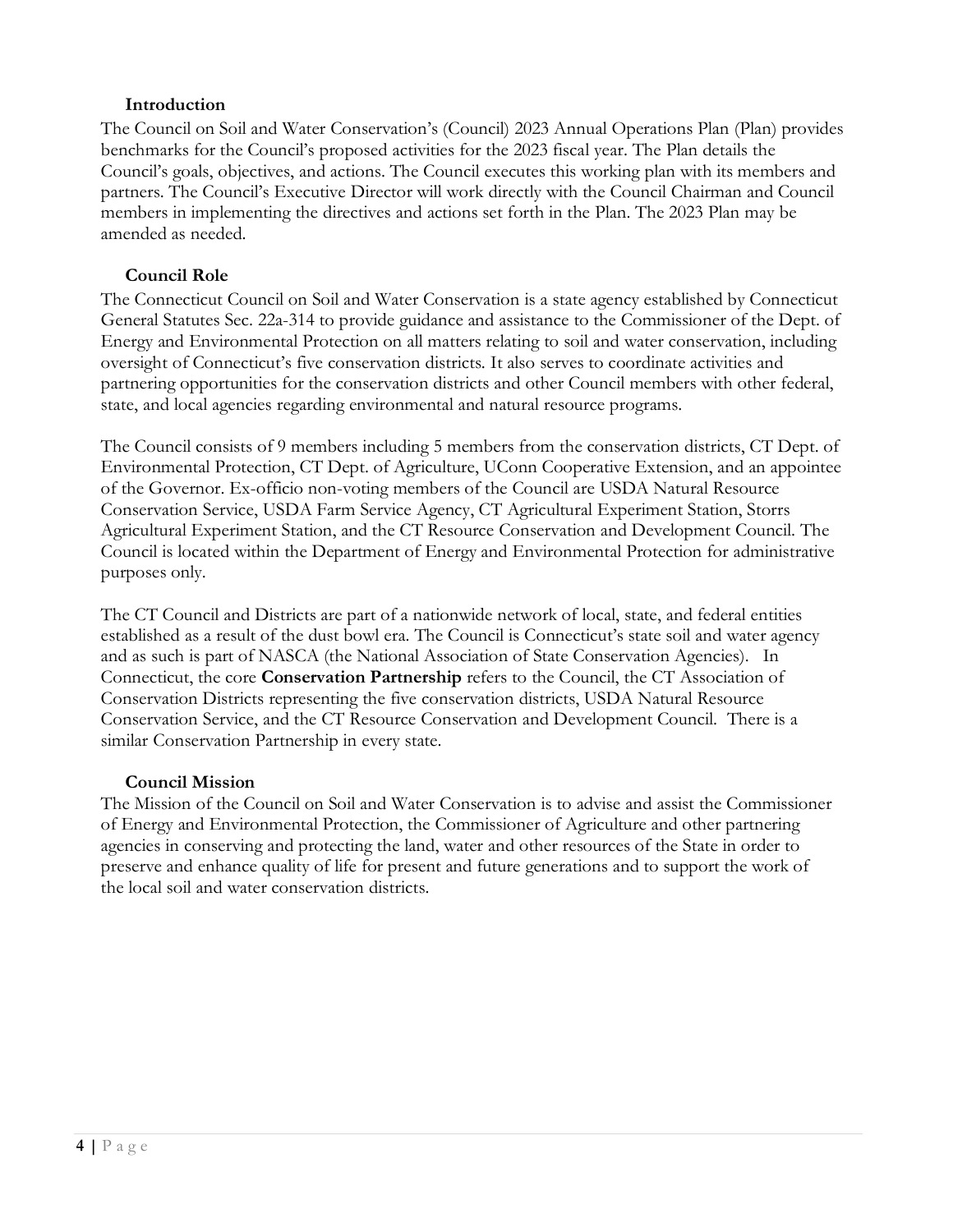# <span id="page-4-0"></span>**2023 Primary Initiatives/Goals**

The Council and its members have established the following five overarching goals for the 2023 fiscal year. Action items for each goal have been established and will be accomplished in collaboration with local, state, and federal partners.

## **Goal I – Protect and Restore Connecticut's Watershed Health**

The Council will support through coordination and/or collaboration, the technical assistance and education/outreach provided by the Conservation Partnership and Council members on watershed planning and management efforts designed to protect and restore our coastal and inland water resources. This includes working with the Long Island Sound Study, increasing the capacity of partners and accelerating the implementation of measures for source water (drinking water) protection in Connecticut. The Council will work with all relevant institutions, in both urban and rural areas to reduce the impacts of nonpoint source pollution from urban and agricultural stormwater run-off, to facilitate the implementation of best management practices, and to support the protection of forested and other natural landscapes through land acquisition and/or easement programs.

#### **Goal II – Protect and Restore Connecticut's Soil Resources**

The Council will continue to coordinate the development of a state-wide action plan for soil health in Connecticut and will continue the work of its soil health committee to further advance the adoption of soil health best management practices across all landscapes, including agricultural, forest, wetlands, and urban lands. This committee will build on the work accomplished by the Governor's Council on Climate Change Working and Natural Lands Work Group regarding soil health and the ecosystem services provided for climate change mitigation and adaptation. The Council will also work collaboratively with various partners to accelerate and increase the protection of prime and important farmland soils throughout the central valley in Connecticut and the region. It will also support completion of the Coastal Zone Soil Survey as an important tool for planning and implementation of projects in Long Island Sound.

#### **Goal III – Facilitate Integration of Sustainability Across Disciplines**

The Council recognizes that there is a nexus between food supply/security, water resources and energy; and that healthy soil, and the ecosystem services it provides, is a common thread. The management of working and natural lands is critical to a sustainable and resilient Connecticut and recognizes the connection between urban and rural landscapes. The Council will identify program areas and facilitate integration of soil and watershed health in planning for climate change mitigation, adaptation, and resiliency.

#### **Goal IV – Strengthen Partnerships and Leverage Resources for Soil and Water Conservation**

The Council will coordinate the programs of the Conservation Partnership with diverse stakeholders and expand the reach and capacity of all partners. It will identify and facilitate the leveraging of federal, state, and local resources, including funding, needed to implement soil and water conservation programs in an equitable and just manner.

## **Goal V – Provide Outreach and Education on Conservation Programs**

The Council will provide and support outreach and education programs to facilitate the technical transfer and adoption of best management practices related to soil and water conservation. It will also provide education to the CT General Assembly members, school children, and members of the public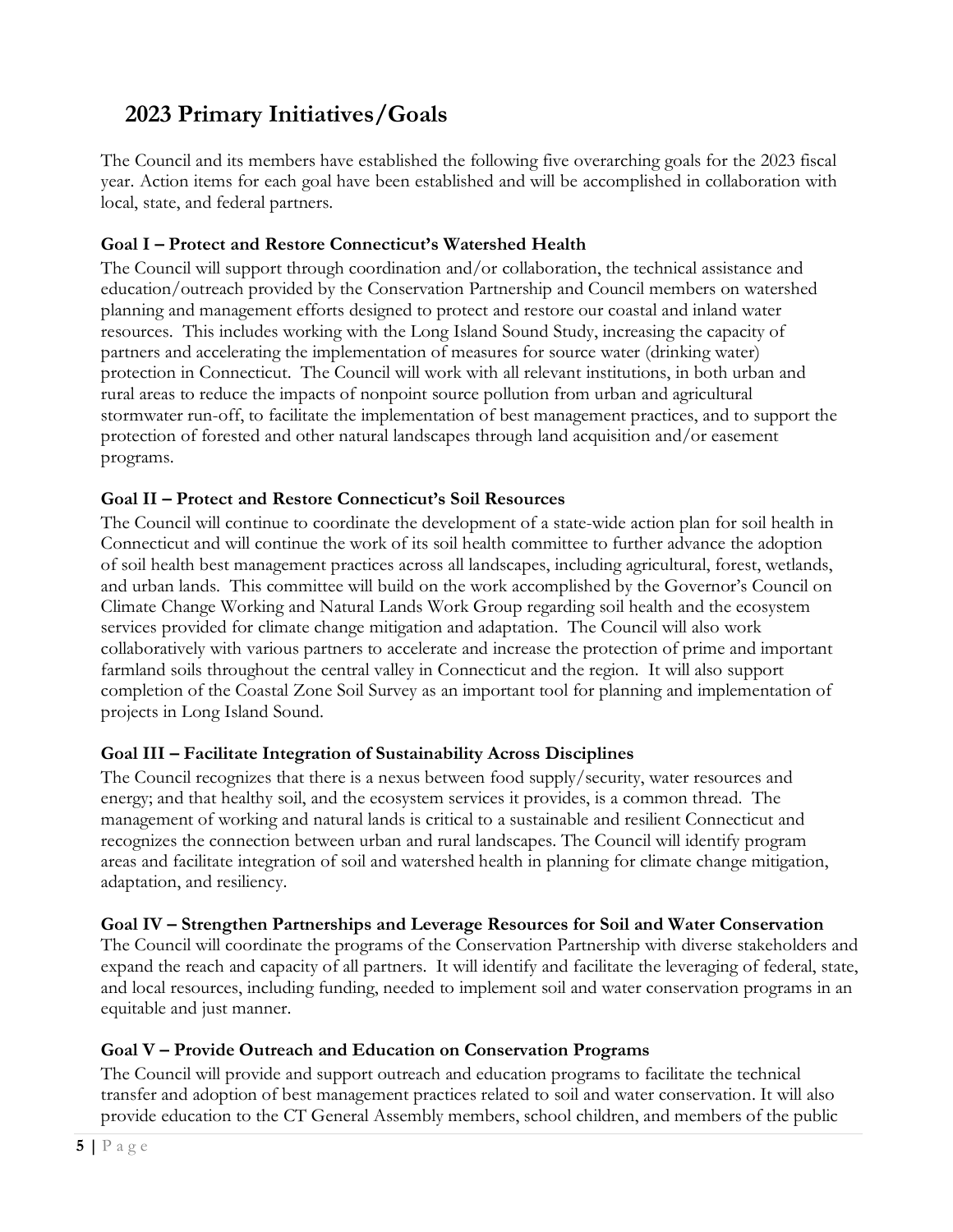to increase environmental and agricultural literacy in the state.

## **Goal VI – Provide Efficient and Effective Council Administration**

The Council will annually review the governing requirements set forth in state statute and regulation for the Council and the conservation districts, and will adopt administrative procedures to ensure that all requirements are followed.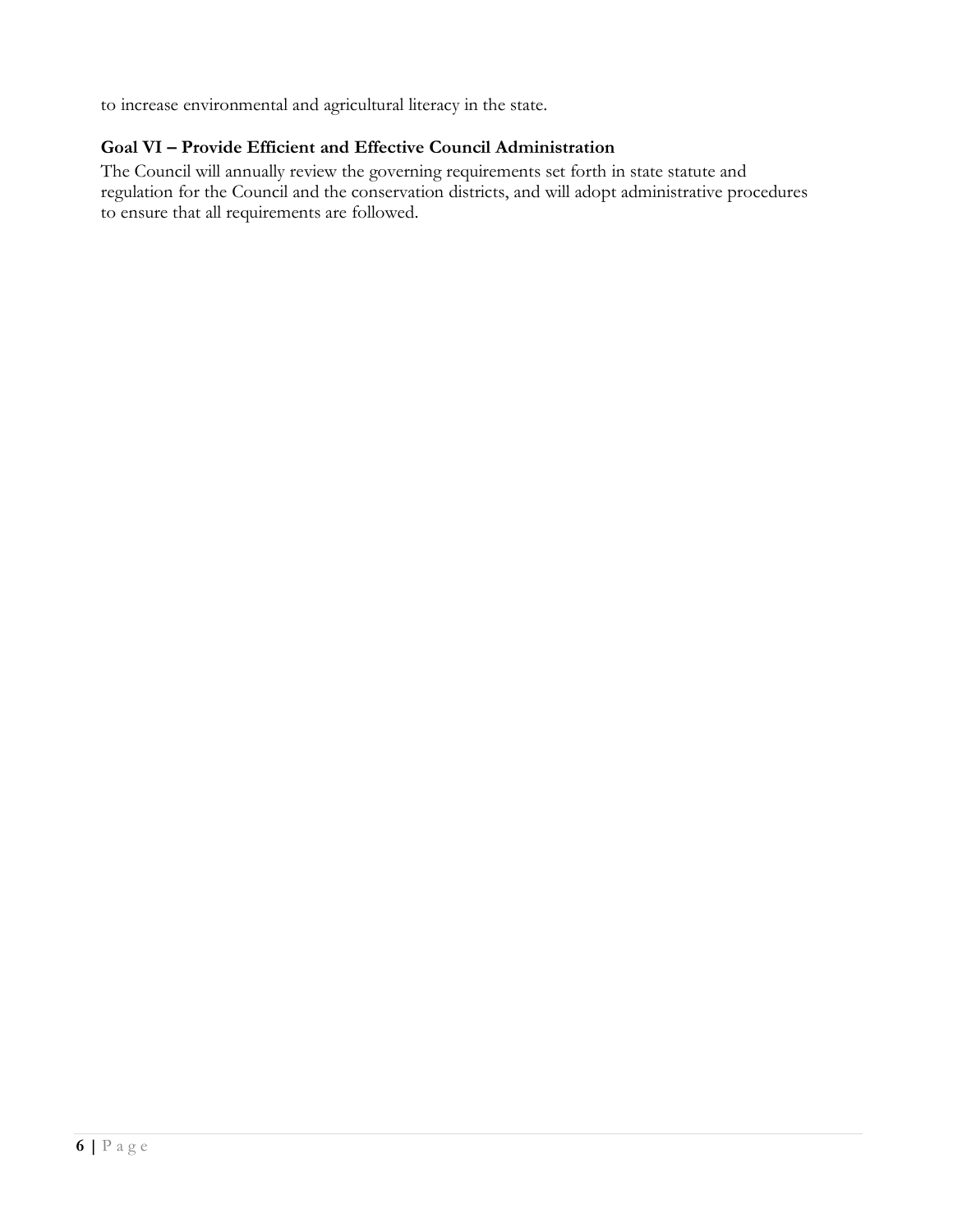### **Goal I – Protect and Restore Connecticut's Watershed Health**

The Council will support through coordination and/or collaboration, the technical assistance and education/outreach provided by the Conservation Partnership and Council members on watershed planning and management efforts designed to protect and restore our coastal and inland water resources. This includes working with the Long Island Sound Study, increasing the capacity of partners, and accelerating the implementation of measures for source water (drinking water) protection in Connecticut. The Council will work with all relevant institutions, in both urban and rural areas to reduce the impacts of nonpoint source pollution from urban and agricultural storm water run-off, facilitate the implementation of best management practices, and to support the protection of forested and other natural landscapes through land acquisition and/or easement programs**.** 

#### **Objective A: Provide coordination for the protection of the Long Island Sound with the Conservation Partnership network by facilitating landscape scale watershed programs extending into the 5 New England States and New York.**

- **1) Action**: Advise and facilitate implementation of the Long Island Sound Study (LISS) within the entire watershed. (ongoing)
	- a) Seek funding to coordinate a Long Island Sound Watershed multi-state tour of successful projects in fall 2023.
- **2) Action**: Identify new opportunities to build on the networking established by the LISW-RCPP.
- **3) Action**: Develop projects on the "One Water" concept together with the NACD Coastal RPG.

#### **Objective B: Assist DEEP and the conservation districts with technical assistance and outreach programs on storm water management, nonpoint source pollution control, and inland wetlands protection.**

- **1) Action:** Continued participation in the workgroup and support the DEEP in reviewing and updating CT's Storm Water Quality Manual and CT's Soil and Erosion Control Manual.
- **2) Action**: Establish a workgroup in coordination with DEEP that will develop recommendations to provide enhanced training for local inland wetland commissioners and staff.
- **3) Action**: Support implementation of watershed plans developed under EPA 319 and/or USDA NWQI programs.

**Objective C: Support the implementation of the State Water Plan and protection of our public drinking water supplies by bringing together partners working on watershed management, source water protection, and land protection efforts.**

- **1) Action: Implement USDA Cooperative Agreement on Source Water Protection**. (Ongoing through September 2022)
	- a) GIS Survey of Land Use in Source Water Watersheds working with UConn CLEAR.
	- b) Update Watershed Plan for the Little River- working with the Eastern Connecticut Conservation District.
- **2) Action:** Join the CT Source Water Collaborative and attend regular meetings (2-3 per year).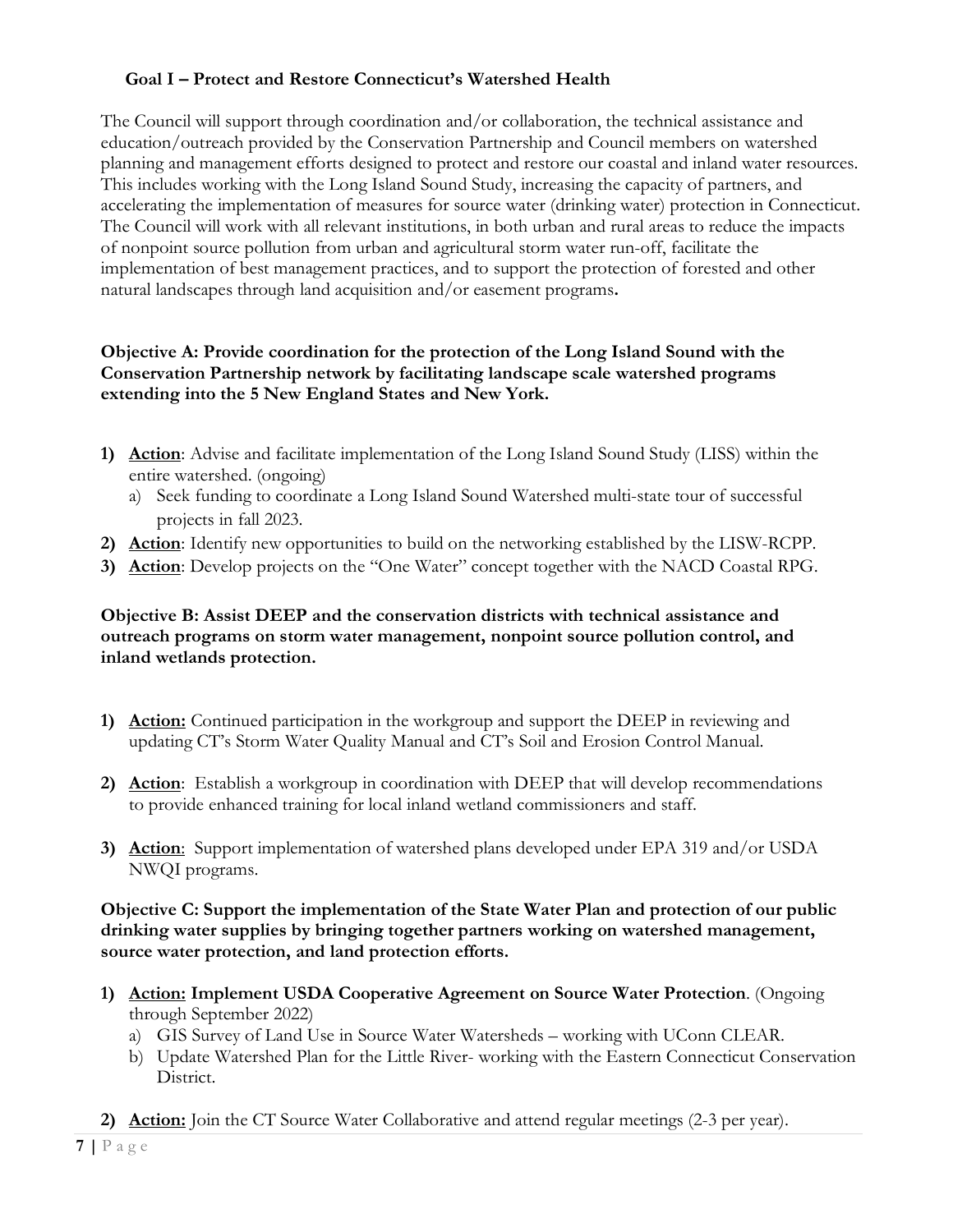**3) Action:** Join the efforts from the American Farmland Trust, the CT Land Conservation Council and Land Trusts to support land conservation easements for the purpose of forest land protection in drinking water supply watersheds.

#### **Objective D: Identify potential NRCS Watershed Operations Plan (PL 566) and facilitate development as needed**

- **1) Action:** With NRCS, develop Watershed Operations Plan for Long Island Sound that both protects shellfish beds from stormwater runoff and restores important habitat to bring implementation funding to Long Island Sound.
- **2) Action**: Coordinate the implementation of the Long Island Sound Study Enhancement Grant, with DEEP and Audubon CT, for the development of an NRCS Watershed Operations Plan (PL 566) for Long Island Sound.
- **3) Action:** Assist NRCS with Watershed Operations Plan assessments statewide.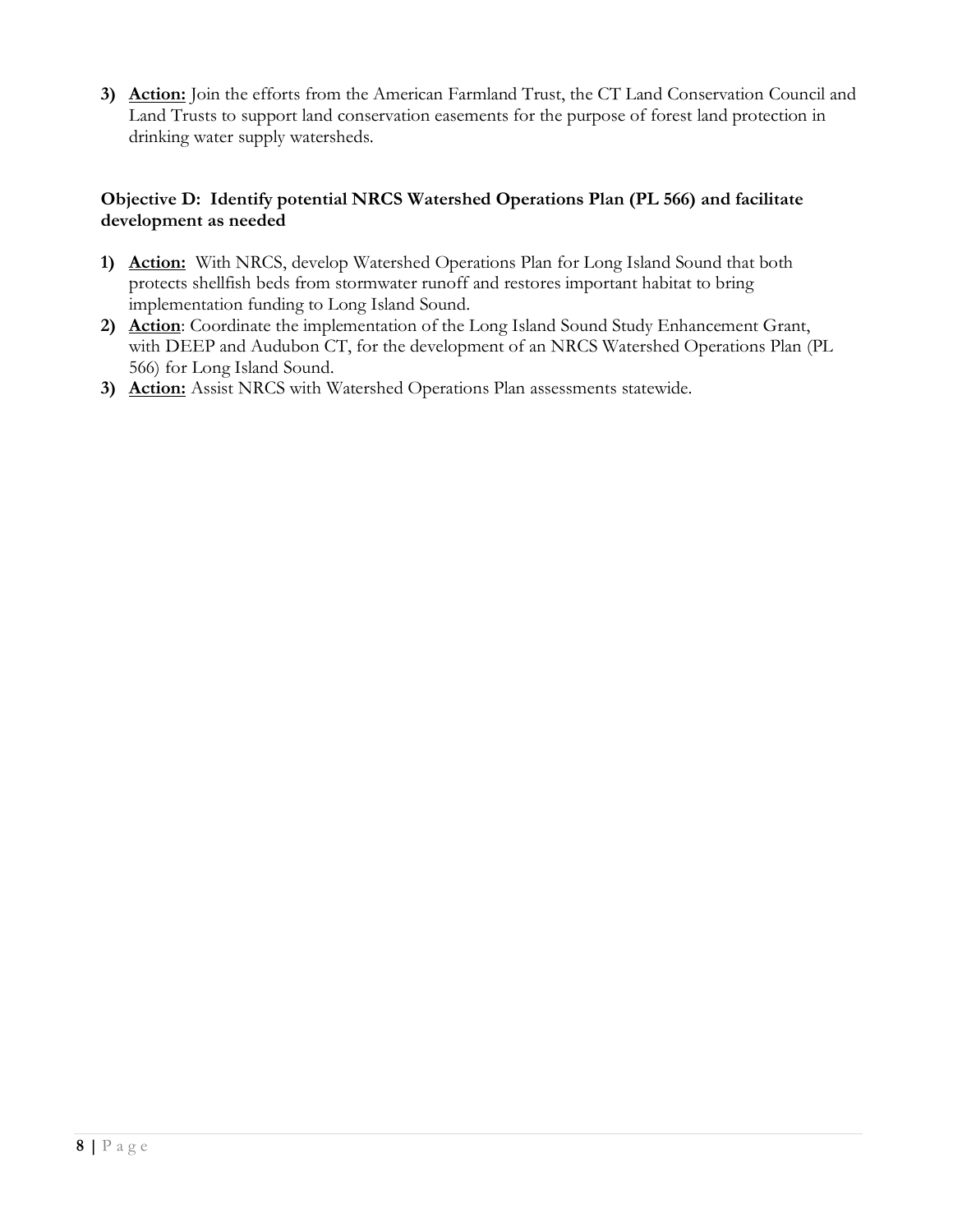#### **Goal II – Protect and Restore Connecticut's Soil Resources**

The Council will continue to coordinate the development of a state-wide action plan for soil health in Connecticut and will continue the work of its soil health committee to further advance the adoption of soil health best management practices across all landscapes including agricultural, forest, wetlands, and urban lands. This committee will build on the work accomplished by the Governor's Council on Climate Change Working and Natural Lands Work Group regarding soil health and the ecosystem services provided for climate change mitigation and adaptation. The Council will also work collaboratively with various partners to accelerate and increase the protection of prime and important farmland soils throughout the central valley in Connecticut and the region. It will also support completion of the Coastal Zone Soil Survey as an important tool for planning and implementation of projects in Long Island Sound.

#### **Objective A: Provide coordination and leadership for the protection, conservation, and regeneration of the soils in agricultural, forest, and urban lands in Connecticut.**

- **1) Action:** Continue the development of a state-wide action plan for soil health in Connecticut through the Council's Soil Health Committee and building on the soils report completed as part of the Governor's Council on Climate Change Working and Natural Lands report. Completion by Fall of 2022.
- **2) Action:** Maintain and expand a list for soil health stakeholders and identify ways to engage annually.

#### **Objective B: Support the CT Farmland Restoration and Climate Resiliency Grant Program.**

- **1) Action:** The Council will assist the Department of Agriculture on the planning and deployment of the program as it relates to soil health and conservation planning.
- **2) Action:** The Council will support the implementation of all climate smart agriculture programs.
- **3) Action:** Communicate and coordinate with stakeholders on Healthy Soils legislation.

#### **Objective C: Educate stakeholders and the public on the role of soils in climate change, food security, water quality/quantity and carbon storage/sequestration.**

- **1) Action:** Create or promote existing materials for distribution at events, highlighting the importance of soil health and its ecosystem services.
- **2) Action:** Design a Soil Health presentation that is specific to our state assets and challenges, to be used by Council representatives in the various events of interest (districts, state, and national level).
- **3) Action:** Declaration of Soil Health Week in the State of Connecticut where districts and other stakeholders will hold a Soil Health Day event.

#### **Objective D: Promote the preservation of farmland and prime and important soils in CT**

,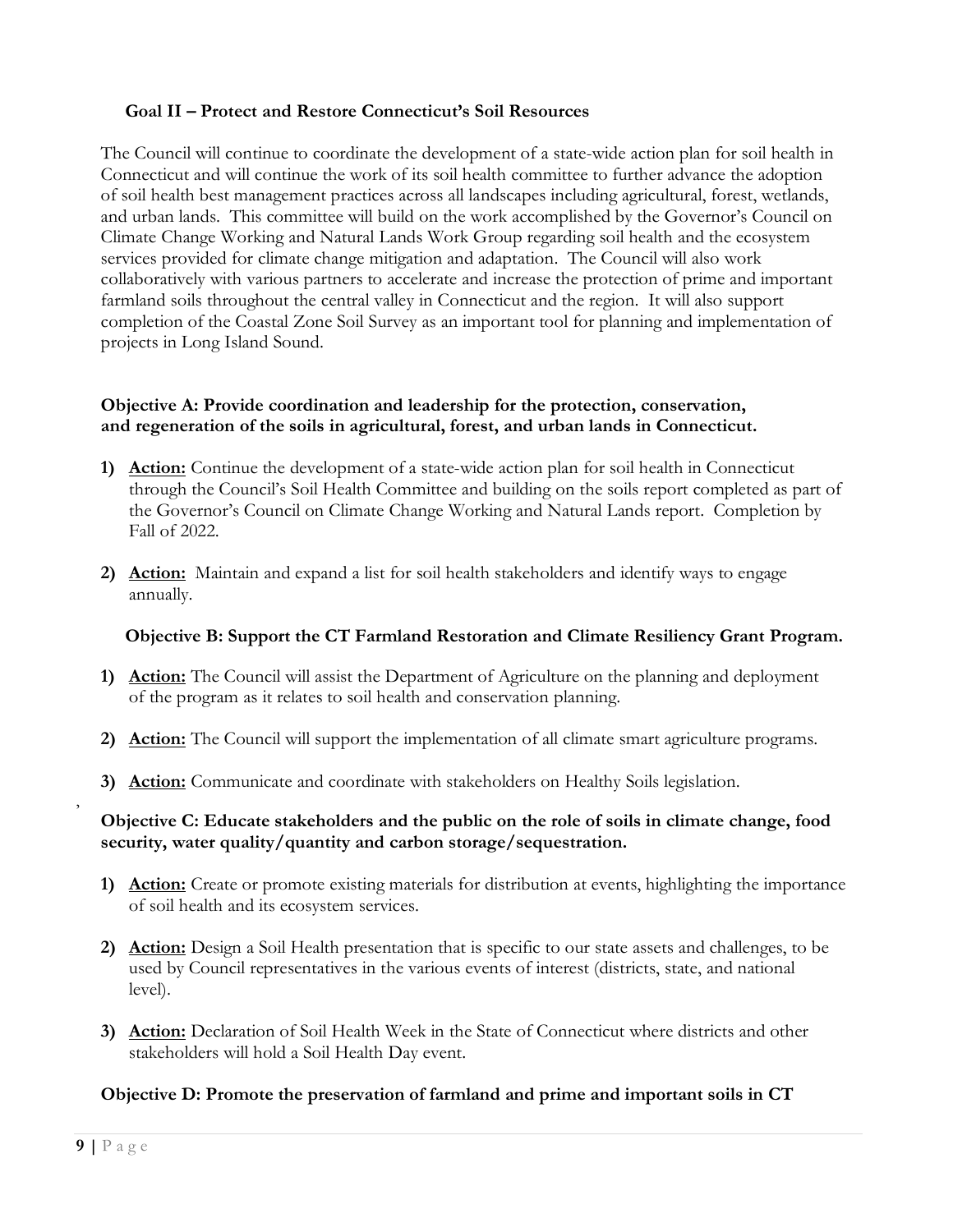- **1) Action:** Support CT's Farmland Preservation Program and assist with coordination of USDA, DOA, and local efforts.
- **2) Action:** Explore establishment of a regional workgroup to address loss of prime and important farmlands in the Connecticut central valley.
- **3) Action:** Work with the Department of Energy and Environmental Protection, the Department of Agriculture, and the American Farmland Trust to establish a regulatory process for the proper siting of utility scale solar arrays in CT that preserves prime and important soils, including the implementation of dual use solar where appropriate.

#### **Objective E: Promote the preservation of hydric and subaqueous soils in CT**

- **1) Action:** Support the completion of the Coastal Zone Soil Survey in conjunction with the NRCS.
- **2) Action:** Serve on the NACD Coastal Resource Policy Group.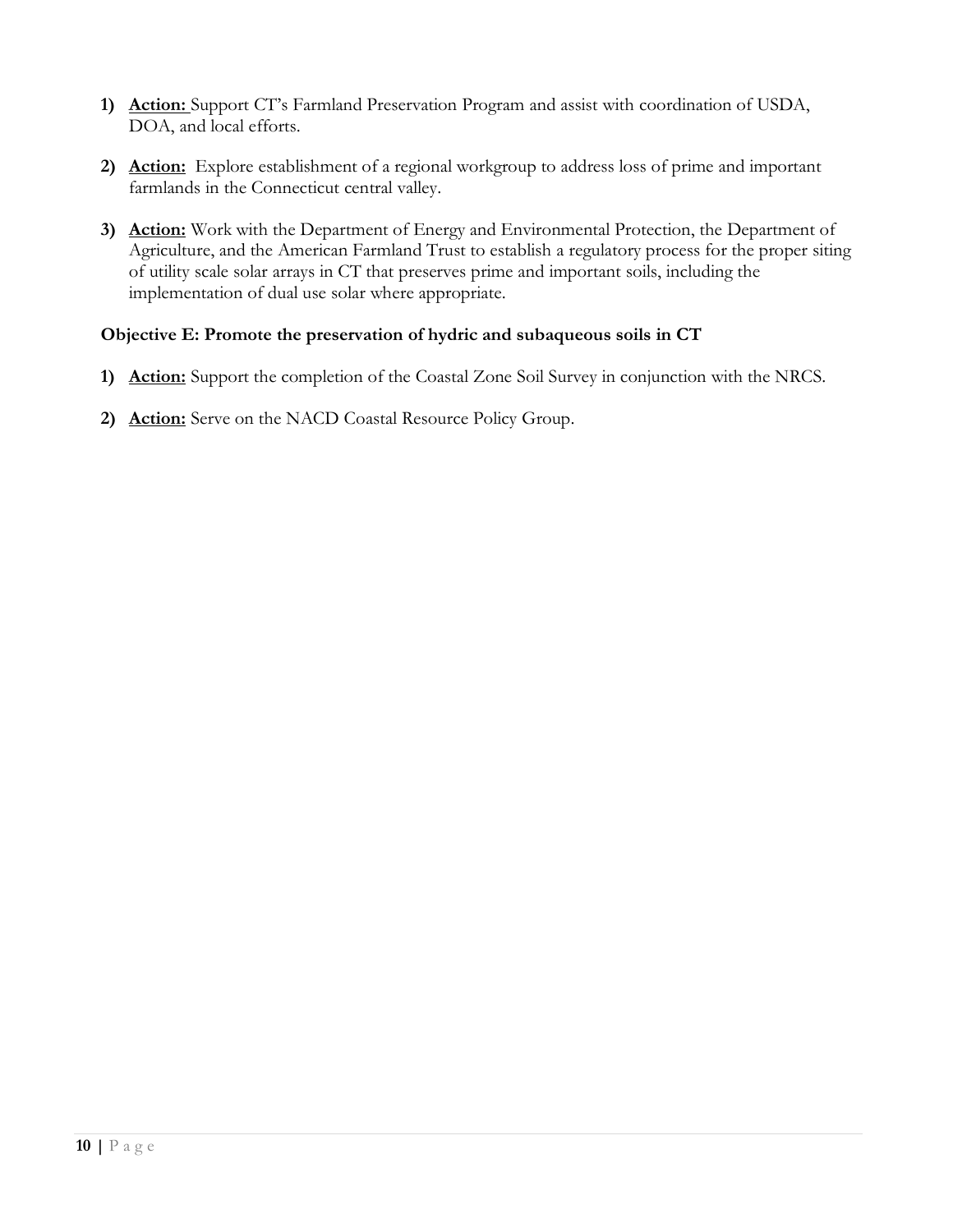#### **Goal III – Facilitate Integration of Sustainability Across Disciplines**

The Council recognizes that there is a nexus between food supply/security, water resources, and energy; and that healthy soil, and the ecosystem services it provides, is a common thread. The management of working and natural lands is critical to a sustainable and resilient Connecticut and recognizes the connection between urban and rural landscapes. The Council will identify and facilitate integration of soil and watershed health in planning for climate change mitigation, adaptation, and resiliency**.**

#### **Objective A: Educate key stakeholders about the nexus between soil health, water, energy, and food supply in Connecticut**

- **1) Action:** Develop and promote a PowerPoint presentation showing the links between these resources and the need for a coordinated approach to management.
- **2) Action:** Provide information on integrated management of these resources to the Governor's Council on Climate Change.

#### **Objective B: Promote Local Food Supply/Food Security Initiatives as a Sustainable Goal for Connecticut**

- **1) Action:** Assist CT Dept of Agriculture to enhance programs that:
	- a. reduce the distance between supply and demand areas, reducing the carbon footprint and cost of transportation for the food produced and consumed in CT
	- b. reduce food insecurity in urban areas as experienced during the 2020 pandemic
	- c. support the farming community and preserve land under farming
	- d. recognize that important connection between the local rural/urban interface for food supply.
- **2) Action:** Assist and support the CT Dept of Agriculture on urban agriculture initiatives that accomplish the same goals.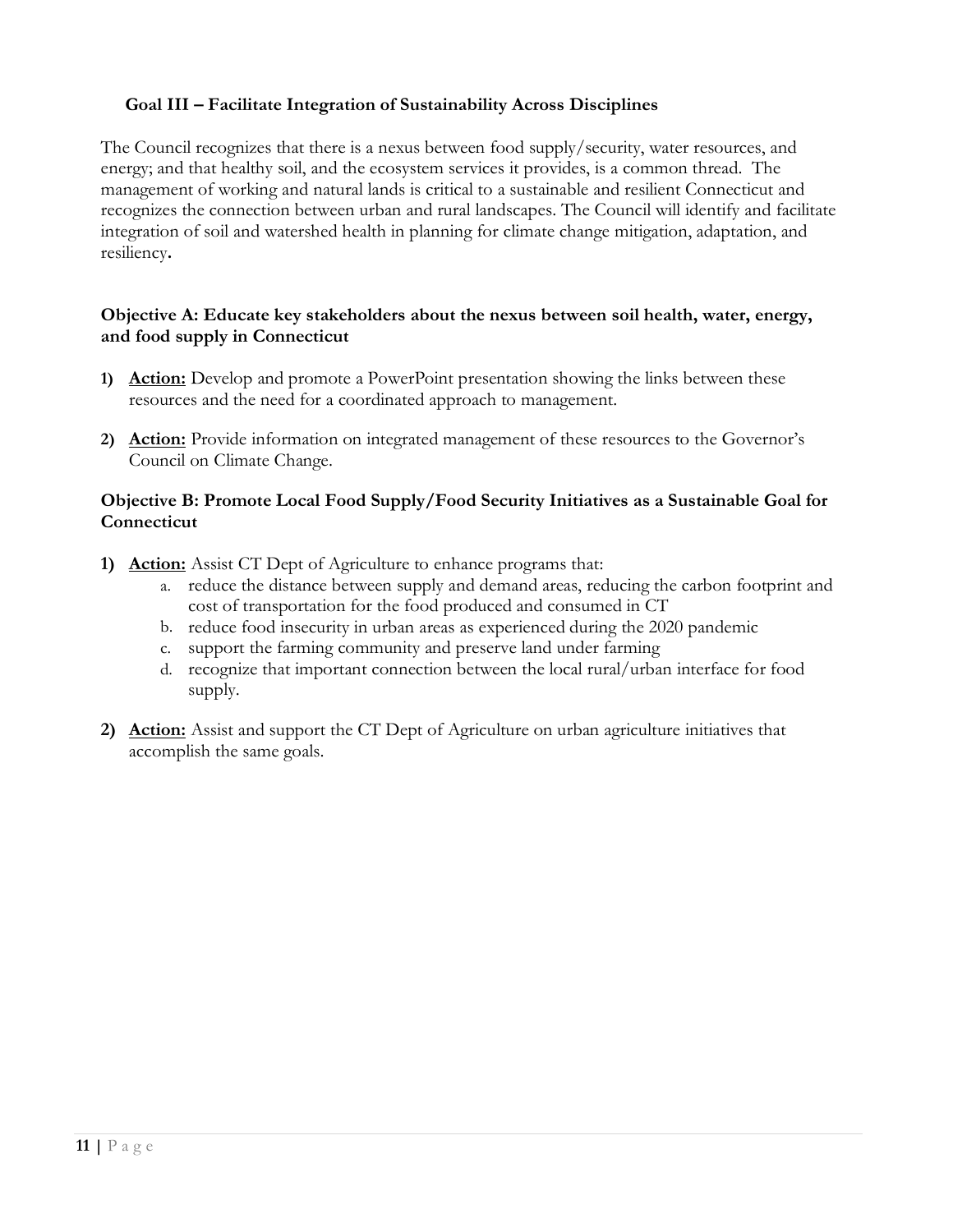#### **Goal IV – Strengthen Partnerships and Leverage Resources for Soil and Water Conservation**

The Council will coordinate the programs of Conservation Partnership with diverse stakeholders and expand the reach and capacity of all partners. It will identify and facilitate the leveraging of federal, state, and local resources, including funding, needed to implement soil and water conservation programs in an equitable and just manner.

#### **Objective A: Represent the Council and conservation district partners at statewide meetings.**

- **1) Action:** Executive Director and/or Council chair will participate in statewide meetings, including but not limited to the following:
	- a) NRCS State Technical Committee Meetings
	- b) Working Lands Alliance Meetings
	- c) CT Source Water Collaborative minimum 2 per year
	- d) LISS-Management Committee minimum 1 per year
	- e) CT League of Conservation Voters Education Fund Environmental Summit annually
	- f) Connecticut Land Conservation Council meeting(s) or at minimum participation in annual CLCC conference (Spring).

#### **Objective B: Participate in NASCA and represent Connecticut at national and regional Conservation Partnership Meetings.**

- **1) Action:** Executive Director and/or Council chair will attend the following national/regional meetings as funds allow:
	- a) NACD Annual meeting and participate in the NASCA meeting (Jan/Feb)
	- b) NACD Northeast Regional meeting annually (summer)
	- c) New England Leadership Meeting annually (March/April)
	- d) NASCA Annual meeting annually (Sept/Oct)

#### **Objective C: Explore and identify funding sources for the Council, conservation districts, and other Council members for implementation of soil and water conservation programs.**

- **1) Action:** Review existing funding sources for soil and water conservation programs and make recommendations on how best to leverage resources to address multiple concerns. Sources to be explored include but are not limited to:
	- **a)** USDA NRCS all funding sources
	- **b)** EPA 319
	- **c)** EPA LISS
	- **d)** Long Island Sound Futures Fund
	- **e)** State all funding sources
- **2) Action:** Engage with GC3 initiatives.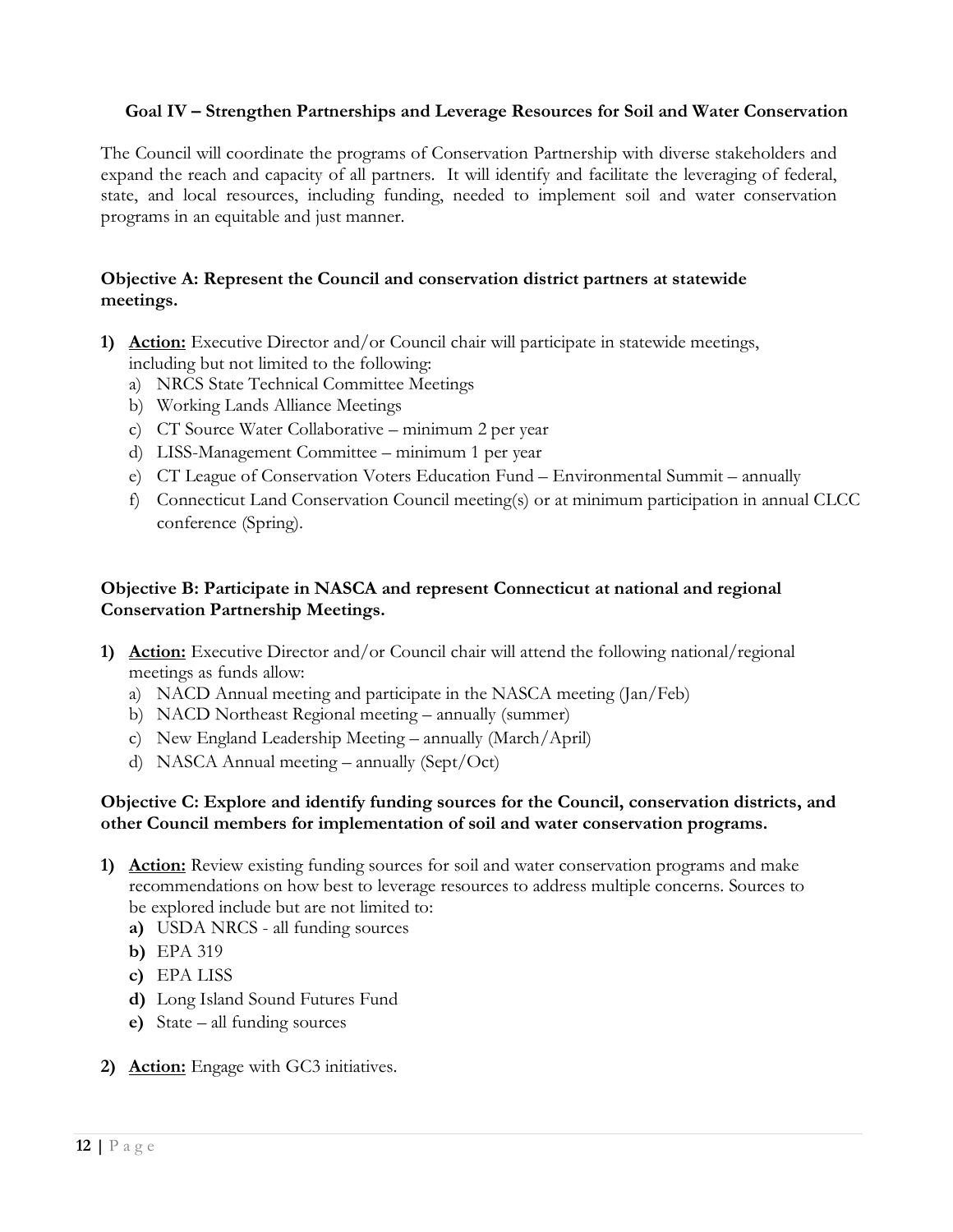#### **Goal V – Provide Outreach and Education on Conservation Programs**

The Council will provide and support outreach and education programs to facilitate the technical transfer and adoption of best management practices related to soil and water conservation. It will also provide education to the CT General Assembly members, school children, and members of the public to increase environmental and agricultural literacy in the state.

#### **Objective A: Facilitate the adoption of best management practices on soil and water conservation across all landscapes.**

- **1) Action:** Develop a standard presentation to be used as information materials for a series of meetings on NRCS Farm Bill programs to be implemented regionally by conservation districts and other partners. (Jan 2023)
- **2) Action:** Host a state-wide conference on stormwater management/sediment and erosion control during construction for local land use boards and staff and consulting engineers.

#### **Objective B: Provide base funding and support for the Connecticut Envirothon to better leverage in-kind services of participating federal and state agencies and sponsor funding.**

- **1) Action:** The Council, as part of its annual budget process, will allocate \$20,000 annually as base funding for the CT Envirothon.
- **2) Action**: The Council, through the Conservation Partnership, will coordinate with the CT Envirothon Steering Committee to assist in planning for the annual program and on planning and implementation tasks throughout the year.
	- a) The Executive Director and/or Chairman will provide assistance to the CT Envirothon Steering Committee as needed and/or requested.

#### **Objective C: Assist with state-wide outreach programs designed to promote native plantings and reduce impact of invasive species on natural habitats.**

- **1) Action:** Coordinate National Pollinator Week proclamation with the Governor's office
	- **a)** Executive Director will develop proclamation for adoption by Governor
	- **b)** Host a state-wide ceremony with core partners including but not limited to:
		- **i)** Council members involved in pollinator programs
		- **ii)** Pollinator Pathways Program
		- **iii)** CT Land Conservation Council
		- **iv)** CT Audubon Society
		- **v)** National Audubon CT
		- **vi)** CT NOFA
		- **vii)**CT Invasive Plant Working Group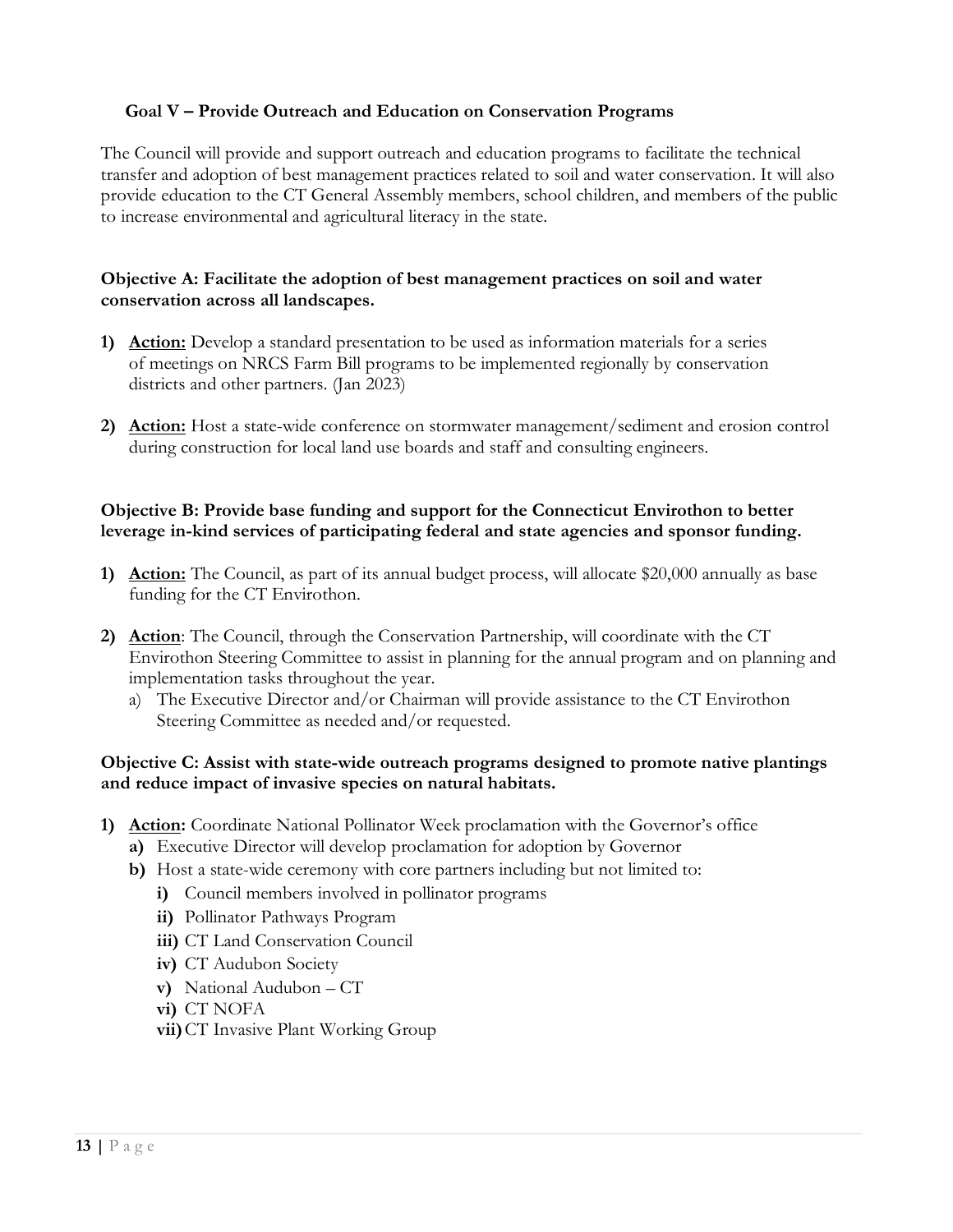### **Goal VI – Provide Efficient and Effective Council Administration**

The Council annually reviews the governing requirements set forth in state statute and regulation for the Council and the conservation districts and will adopt administrative procedures to ensure that all requirements are followed.

#### **Objective A: Conduct business of Council in accordance with state regulations and bylaw.**

- **1) Action:** Council Chair and Executive Director meet annually to review current statutes, regulations, and bylaws to ensure compliance including:
	- a) Reviewing Council membership and ensuring quorum at all meetings
	- b) Establishing meeting schedule annually
	- c) Setting of agendas and recording of minutes
	- d) Adopting annual plan of work and budget June 2023
	- e) Election of officers September 2023
- **2) Action:** Conduct annual training for Council members on the purpose of the Council and legal requirements.

#### **Objective B: Provide guidance and administrative oversight for activities of Connecticut's Conservation Districts as per state statute.**

- **1) Action**: Coordinate annual reporting requirements of Conservation Districts to the Council and CT DEEP
	- a) Annual Operation Plans Districts will develop Annual Operation Plans and submit for comments to the Council in accordance with State regulations. Council to accept and place final plan on file by July 31st. Council to send Districts a reminder in March.
	- b) Annual Report Districts will prepare an Annual Report and submit to Council in accordance with State regulations. Council to accept and place final plan on file prior to the District's Annual Meeting. Council to send Districts a reminder in July.
	- c) Annual Meeting Districts will host an annual meeting within 5 months of the end of the fiscal year in accordance with State regulations. Council to send reminder in July.
	- d) Annual Audit Submitted by December  $31<sup>st</sup>$ , accept and place final report on file. Council to send Districts a reminder in October.

#### **Objective C: Provide support for Conservation Districts and the Conservation Partnership to advance soil and water conservation programs in Connecticut**

- **1) Action:** Review training needs of conservation district boards and staff and develop a strategic plan for training.
- **2) Action:** Assist with coordination of state-wide communication programs including use of social media for the Conservation Partnership.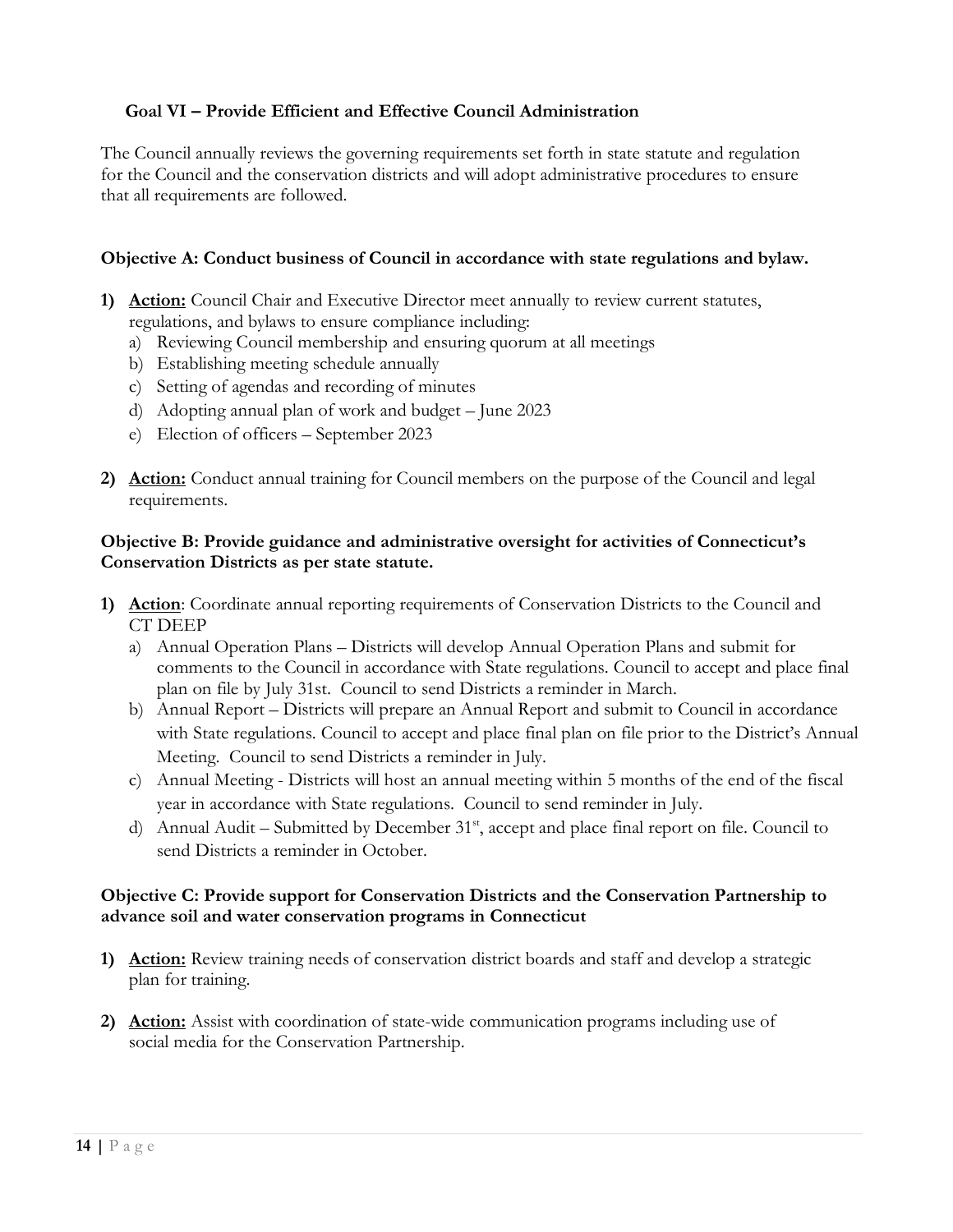## <span id="page-14-0"></span>**Other Organizations and Affiliates**

**The Council recognizes the important role of NGOs and municipal partners of the Council and Districts in carrying out relative programs included in this Annual Operations Plan. The partners include, but are not limited to:**

#### **NON-GOVERNMENTAL AGENCIES**

**CT Conference of Municipalities CT Chapter of the American Planners Association CT Zoning Building Officials CT Association of Conservation and Inland Wetland Commissions Council of Small Towns CT Horse Council Working Lands Alliance Save the Sound Rivers' Alliance CT League of Conservation Voters CT Land Conservation Council**

#### **GOVERNMENTAL AGENCIES**

**CT Department of Public Health US Environmental Protection Agency U.S. Fish and Wildlife U.S. Forest Service National Oceanic and Atmospheric Administration U. S. Geological Survey**